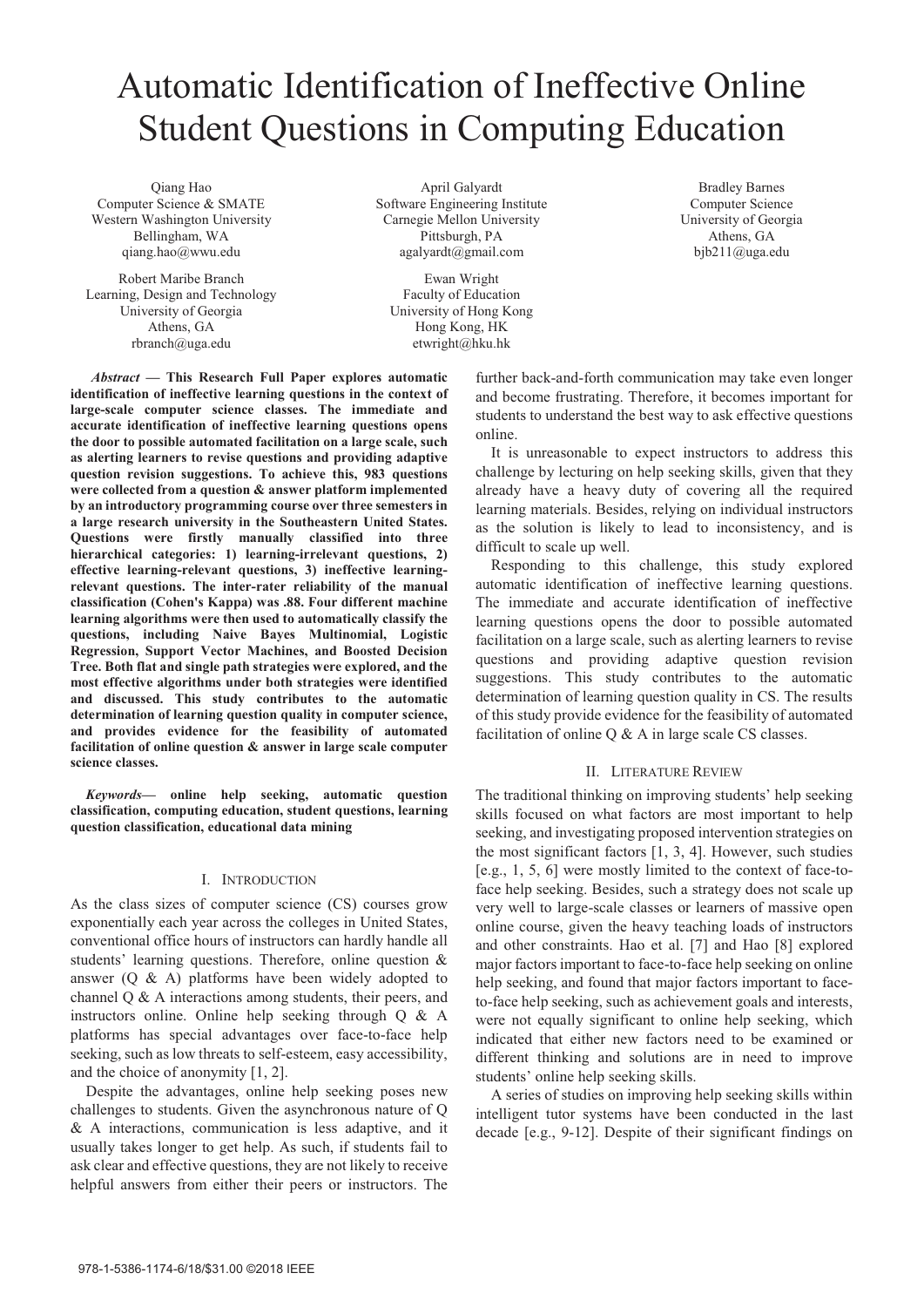

Fig. 1. Interface of Q & A Platform Piazza (https://piazza.com).

how to better interaction between students and tutor systems, help seeking in tutor systems is intrinsically different from in open environments. For most tutor systems examined in prior studies [e.g., 9, 10], helper functions, including on-demands hints and glossaries, were provided side by side of the given learning problems. Students' help seeking in such a closed environment is much simplified. To seek help online in open environments, students need to diagnose problems, organize thinking and languages, and form questions. In contrast, answers or help are just mouse-click away in tutor systems, and all the cognitive labors demanded by open environments are usually not in need when seeking help in tutor systems. Although the studies on help seeking in tutor systems did not directly respond to the challenges of improving students' online help seeking skills, they shed some lights on different thinking of tackling this challenge scalably.

Although automatic question classification has been studied extensively, few studies have investigated its application in the field of education. Most studies focused on classifications by topics [e.g., 13-15], semantic functions [e.g., 16, 17] and facts & opinions [e.g., 18, 19]. Few studies have examined automatic question classification from educational perspectives.

### III. RESEARCH PURPOSES

This study explored automatic identification of ineffective learning questions in large-scale CS classes. The two specific questions that guided this study include:

- 1. How do CS students perform on asking questions online in terms of 1) learning relevance, 2) question efficacy?
- 2.To what degree of accuracy can we identify CS students' ineffective learning-relevant questions using hierarchical text classification?

# IV. EXPERIMENTS

## *A. Data Collection*

This study was conducted in an entry-level programming course in a large research university in the southeastern United States. The course typically had around 100 enrolled students every semester. An online Q & A platform, Piazza [see Fig. 1], was implemented in this course for online  $Q \&$ 



Fig. 2. The Structure of Manual Hierarchical Classification.

| Table 1.                                       |  |
|------------------------------------------------|--|
| CLASSIFICATION RUBRICS OF STUDENTS' OUESTIONS. |  |

| Rubrics                         | Rationales                                                                                          |
|---------------------------------|-----------------------------------------------------------------------------------------------------|
| Whether there                   | Prior efforts in problem solving before asking                                                      |
| is evidence of<br>prior efforts | questions are strongly associated with strong<br>capability in self-regulated learning [20].        |
|                                 | Questions emerging after problem-solving efforts<br>are more likely to benefit learners and others. |
|                                 | Therefore, if there is evidence of prior efforts in a                                               |
|                                 | question, it is considered effective.                                                               |
| Whether the                     | Asking for a direct answer is usually deemed as                                                     |
| question is                     | executive help seeking, which indicates a lack of                                                   |
| asking for                      | learning desire and wish for expedient task                                                         |
| direct answers                  | completion [4]. Therefore, a question asking for                                                    |
|                                 | direct answers is considered ineffective.                                                           |
| Whether the                     | If a question does not provide sufficient                                                           |
| question is                     | information for others to understand, it is unlikely                                                |
| specific                        | to solicit helpful answers. Therefore, a question                                                   |
|                                 | that is not specific enough is considered                                                           |
|                                 | ineffective.                                                                                        |

A interactions. Questions asked on Piazza from students in this course was collected from three semesters across 2015 to 2017. Although the course was taught by different instructors in each semester, the syllabus, course requirements, and course contents remained unchanged during this period.

## *B. Manual Classification by Human Experts*

In total, 983 questions were collected. The question data come without class information. In order to explore the performance of automatic classification using machine learning algorithms, the collected questions were manually classified firstly. The manual classifications were used as the target values for machine learning algorithms.

The questions were classified hierarchically by trained graduate students majoring in computer science by two standards: 1) learning-relevance, 2) question efficacy (see Fig. 2).

 The idea of learning-relevance is self-explanatory. Students may ask questions relevant to learning, but may also ask about due dates of homework or teaching assistants' email addresses. Learning-relevant questions asked in one semester will still be of value to students enrolled in the same course in future semesters. In contrast, learning-irrelevant questions have much less value. As for all learning-relevant questions, we further classified them into effective and ineffective questions. The classification rubrics for question efficacy are presented in Table 1. The coding and classification of a sample question is presented in Table 2.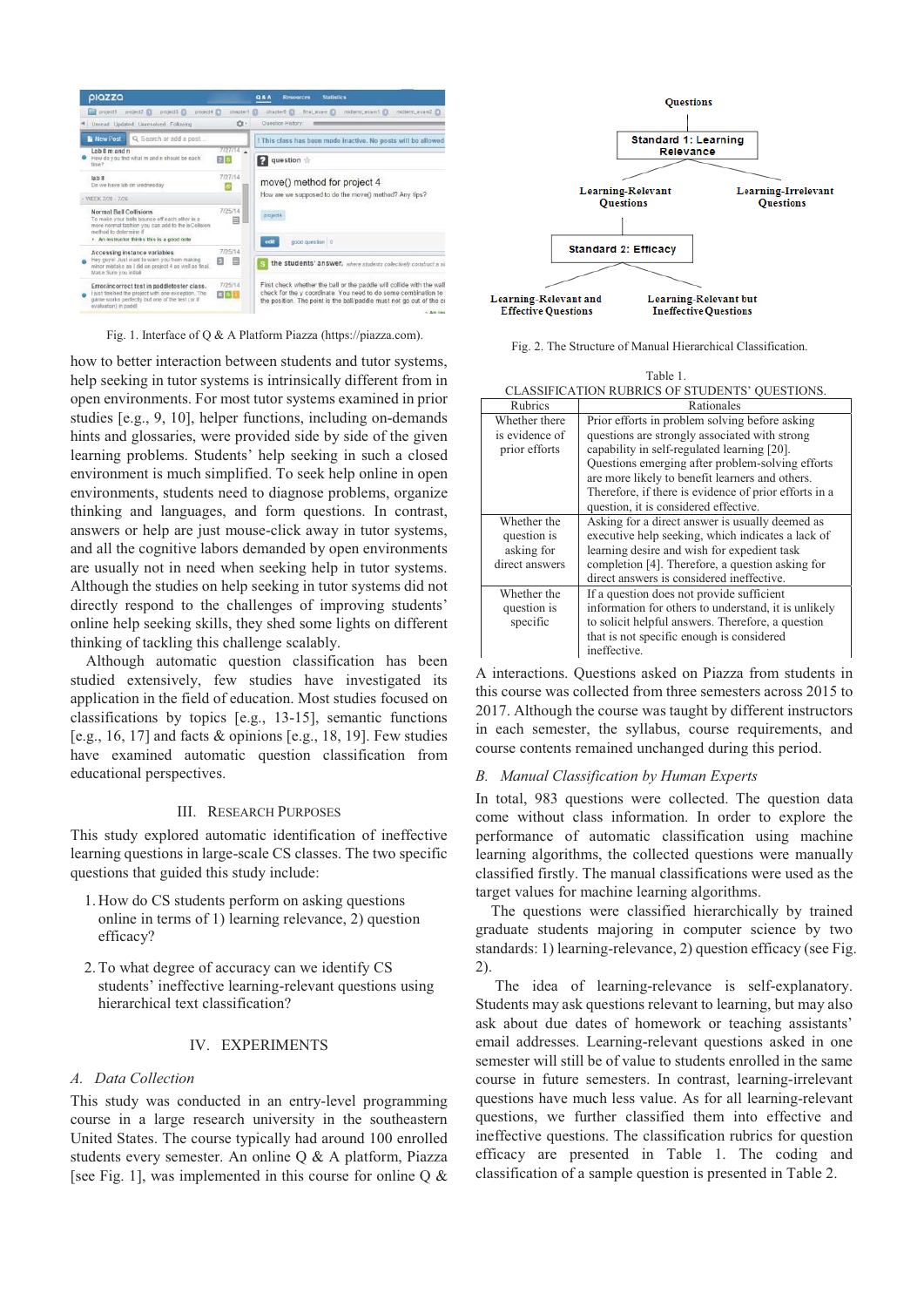Table 2. A SAMPLE OF CODING AND CLASSIFICATION FOR ONE QUESTION.

| Rubrics                                |                                                                                                                                                                                                                                                                                                                                                                                                                                                                                                                                                                                                                                                                                                                                                                                                                                                                                                           |
|----------------------------------------|-----------------------------------------------------------------------------------------------------------------------------------------------------------------------------------------------------------------------------------------------------------------------------------------------------------------------------------------------------------------------------------------------------------------------------------------------------------------------------------------------------------------------------------------------------------------------------------------------------------------------------------------------------------------------------------------------------------------------------------------------------------------------------------------------------------------------------------------------------------------------------------------------------------|
|                                        | "I am having a stupid amount of trouble trying<br>to get the code to produce a random word. I'm<br>not really sure what I'm doing wrong <sup>1</sup> , but I'm<br>probably not putting the RandomWord.java file<br>into eclipse the right way or something. Can<br>anyone give me some more specific.<br>streamlined instructions <sup>2</sup> for where to download<br>the file and how to call upon the<br>RandomWord.newWord() method? For<br>reference, what I tried to do was simply<br>download the .java file into the src folder of my<br>Goomba java project, and then I tried to retrieve<br>a word with the line: String secret Word $=$<br>RandomWord.newWord(); Eclipse red<br>underlines RandomWord and suggests that I<br>create class 'RandomWord'. I've tried a few<br>different things but haven't figured anything out,<br>so I decided that I should ask for help here." <sup>3</sup> |
| Has evidence of<br>prior efforts $(1)$ | Yes                                                                                                                                                                                                                                                                                                                                                                                                                                                                                                                                                                                                                                                                                                                                                                                                                                                                                                       |
| Is asking for direct<br>answers $(2)$  | No                                                                                                                                                                                                                                                                                                                                                                                                                                                                                                                                                                                                                                                                                                                                                                                                                                                                                                        |
| Is specific $(3)$                      | Yes                                                                                                                                                                                                                                                                                                                                                                                                                                                                                                                                                                                                                                                                                                                                                                                                                                                                                                       |

*\* This question was classified as effective learning-relevant* 

Each question was classified by at least two trained students independently. If a question was classified differently, the classification of that question would be further rated by a third person. The inter-rater reliability (Cohen's Kappa) is .88.

983 questions in total were classified hierarchically into the following three categories:

- 1. Learning-irrelevant questions
- 2. Learning-relevant and effective questions
- 3. Learning-relevant but ineffective questions

743 out of 983 questions were classified as learningrelevant. Among the learning-relevant questions, 366 were classified as effective, and 377 ineffective [see Fig. 3].

# *C. Automatic Classification using Machine Learning Algorithms*

Recall of the questions classified as learning-relevant but ineffective was selected as the primary evaluation criteria, and F1-score was selected as the secondary evaluation criteria in this study. The rationale of the evaluation criteria selection are the followings:

- 1. The primary research goal of this study is to explore whether ineffective learning-relevant questions can be identified, so Q & A platforms can give automatic adaptive suggestions. Therefore, selecting as many ineffective and learning-relevant questions as possible is more of our interest than achieving an overall high accuracy.
- 2. Imbalance existed in different classes in our results, and F1 score can provide a more comprehensive and combinatory evaluation in such cases.

Four machine learning algorithms were applied to the classifiers, including Naive Bayes Multinomial (NBM), Decision Tree (DT), Logistic Regression (LG), and Support Vector Machines (SVM). Ensemble learning using the





Learning-Relevant but Ineffective Questions

Fig. 3. Manual Question Classification Results.

37%



Fig. 4. Process of Automatic Classification.

boosting method was used to stabilize the classification results of Decision Tree, given the inherent instability in its schema. The process of automatic classification using the four machine learning algorithms is presented in Fig. 4. Tenfold cross validation was used in all classifications to derive the measurement results.

#### **Manual Question Classification Results**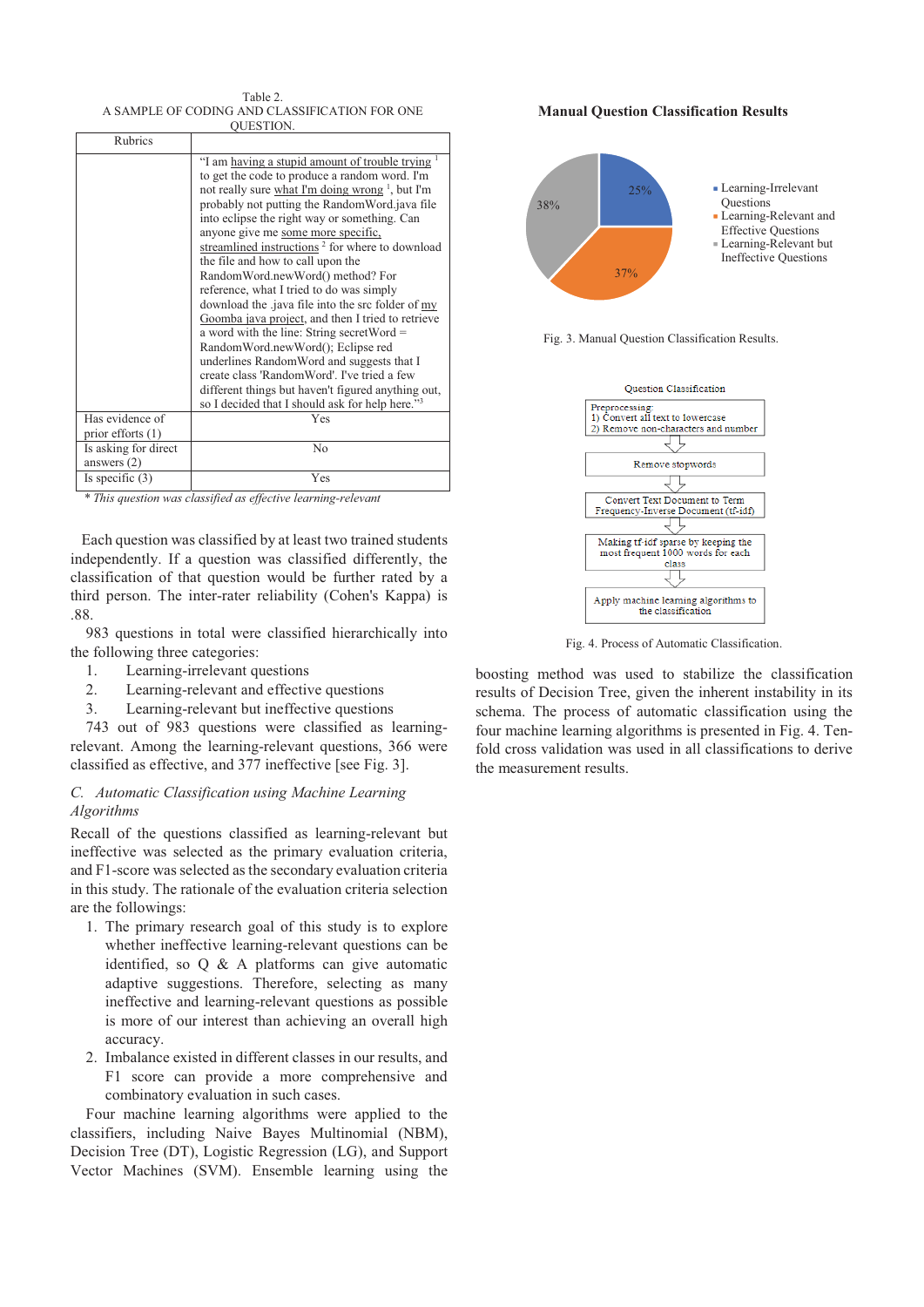| Table 3                                       |
|-----------------------------------------------|
| MEASUREMENTS OF OUESTION CLASSIFICATION USING |
| FLAT STRATEGY.                                |

| Algorithm  | Base-rate<br>Accuracy | Identification of Ineffective Learning-<br><b>Irrelevant Ouestions</b> |           |           |
|------------|-----------------------|------------------------------------------------------------------------|-----------|-----------|
|            |                       | Recall                                                                 | Precision | F-Measure |
| <b>SVM</b> | .536                  | .864                                                                   | .460      | .601      |
| <b>BDT</b> | .532                  | .527                                                                   | .483      | .504      |
| <b>NBM</b> | .590                  | .436                                                                   | .526      | .477      |
| LG         | .517                  | 447                                                                    | .459      | .453      |

*Number of all questions: 968, Number of learning-irrelevant questions: 228, Number of effective learning-relevant questions: 364, Number of ineffective learning-relevant questions: 376.* 



#### Single Path Strategy

Fig. 5. Application of Flat and Single Path Strategies in Question Classification.

Both flat strategy and single path strategy were used for hierarchical classification in this study. Flat strategy builds a classifier for the all the leaf nodes without considering hierarchical structure [21; see Fig. 5 Top]. The classification results of this strategy are presented in Table 3. SVM is identified as the most effective algorithm by evaluating F1 score. The recall and F1-score of SVM for identifying ineffective learning-relevant questions are .864 and .601 separately.

In contrast, single path strategy builds different classifiers hierarchically at different levels, and allows only one path from the root to a leaf node when testing the classifiers on a question [14; see Fig. 5 Bottom]. Classification algorithms were applied to classification at both relevance and efficacy levels. The results on the first level, learning-relevance, are presented in Table 4. NBM is identified as the most effective algorithm. The recall and F1-score of NBM for identifying learning-relevant questions are .950 and .936 separately.

737 questions were classified as learning-relevant using the model derived from NBM algorithm, including 17 actually irrelevant questions and 720 true relevant questions. The 720 true relevant questions are composed of 360 effective questions and 360 ineffective questions. We further applied the four machine learning algorithms to the 737 questions for efficacy classification. The classification comparisons on question efficacy are presented in Table 5. SVM is identified as the most effective algorithm. The recall and F1-score of SVM are .847 and .664 separately.

Table 4 MEASUREMENTS OF CLASSIFICATION ON QUESTION RELEVANCE USING SINGLE PATH STRATEGY.

| Algorithm  | Identification of Learning-Relevant Questions |        |           |           |
|------------|-----------------------------------------------|--------|-----------|-----------|
|            | Accuracy                                      | Recall | Precision | F-Measure |
| <b>NBM</b> | .901                                          | .950   | .923      | .936      |
| <b>SVM</b> | .860                                          | .932   | .889      | .910      |
| <b>BDT</b> | .840                                          | .931   | .869      | .899      |
| LG         | .789                                          | .872   | .855      | .863      |

*Number of all questions: 968, Number of learning-irrelevant questions: 228, Number of learning-relevant questions: 740.*

Table 5 MEASUREMENTS OF CLASSIFICATION ON QUESTION EFFICACY USING SINGLE PATH STRATEGY.

| Algorithm  | Identification of Learning-Relevant Questions |        |           |           |
|------------|-----------------------------------------------|--------|-----------|-----------|
|            | Accuracy                                      | Recall | Precision | F-Measure |
| <b>SVM</b> | .578                                          | .847   | .547      | .664      |
| LG         | .556                                          | .547   | .593      | .569      |
| <b>BDT</b> | .531                                          | .564   | .527      | .545      |
| NBM        | .493                                          | .350   | .563      | .432      |

*Number of all questions: 968, Number of learning-irrelevant questions: 228, Number of learning-relevant questions: 740.*

## V. DISCUSSION

This study made two contributions to automated facilitation of online help seeking in large-scale CS courses. Firstly, we demonstrated the necessity of facilitating online Q & A of entry-level CS students through manual question classification. The ineffective questions were as many as effective questions, which indicated that entry-level students need facilitation in terms asking better learning questions. This result is consistent with literatures that novice CS learners do indeed need guidance and help to improve their help-seeking skills [22-24]. Particularly, there is a pressing need to better understand how to support students in improving their capacity for asking effective questions on online Q & A platforms.

Secondly, the results of this study provide evidence for the feasibility of automated facilitation of online Q & A in large scale CS classes. Both flat and single path strategies were explored in this study to identify ineffective learning questions. The most effective algorithm under the flat strategy was identified as SVM. In comparison, the most effective algorithm combination under the single path strategy was identified as NBM and SVM. In summary, both strategies were able to identify around 85% of all ineffective learning-relevant questions. This is the key step that allows Q & A platforms to provide further adaptive suggestions on question revisions, and the results of this study justified further implementation of adaptive suggestion revision function in  $Q \& A$  platforms and investigation of its empirical efficacy.

The identification of ineffective questions (Recall: 84.7%; Accuracy Rate: 57.8%) was far from satisfactory. The low accuracy might be due to the definition of effective questions as an umbrella concept composing multiple rubrics. Future studies may consider using the rubrics individually instead of the umbrella efficacy concept to further improve the